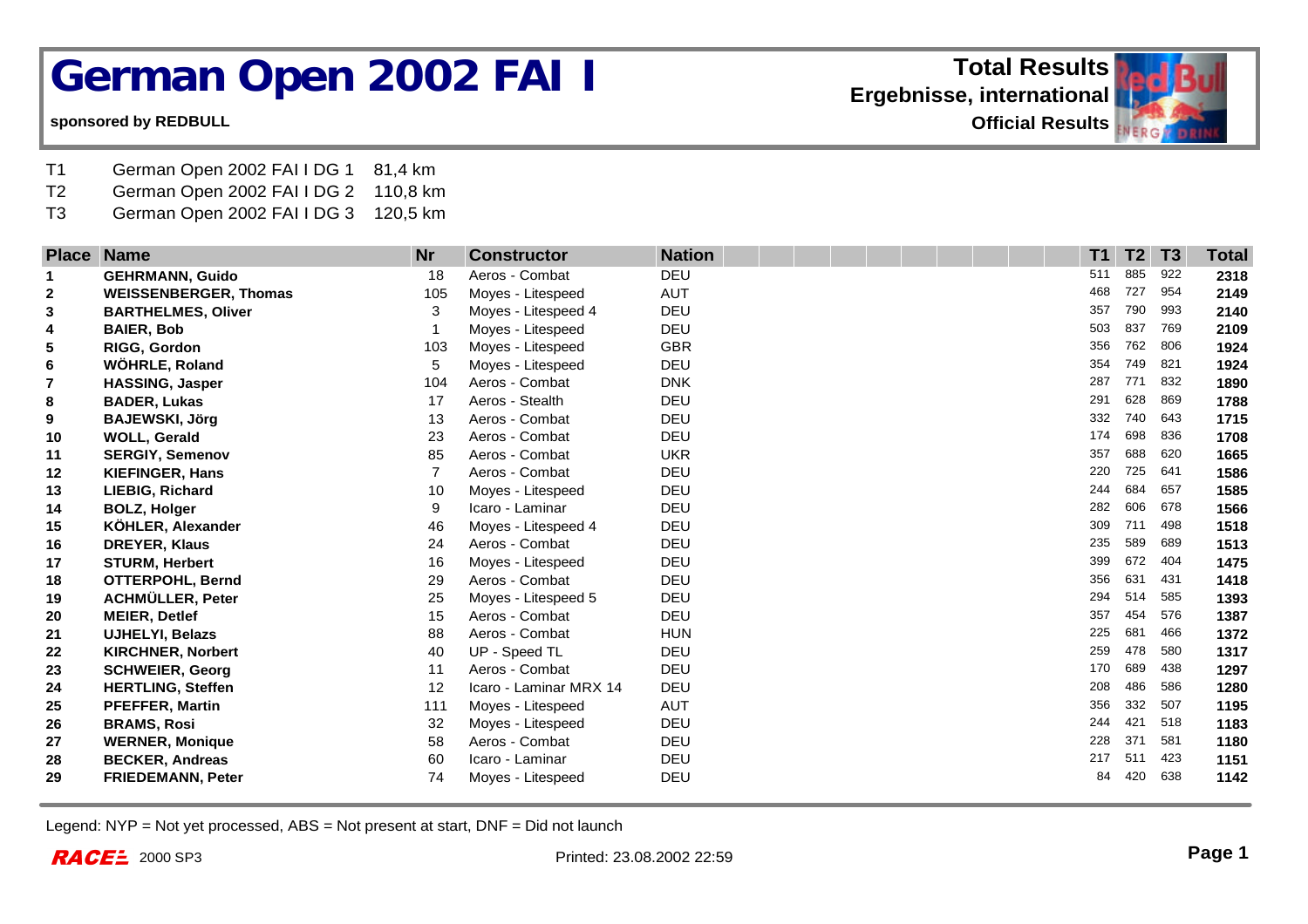| <b>Place Name</b> |                                             | <b>Nr</b> | <b>Constructor</b>      | <b>Nation</b> | T1  | T <sub>2</sub> | T3         | <b>Total</b> |
|-------------------|---------------------------------------------|-----------|-------------------------|---------------|-----|----------------|------------|--------------|
| 30                | <b>HANSEN, Kenneth</b>                      | 117       | Icaro - Laminar         | <b>DNK</b>    | 220 | 418            | 502        | 1140         |
| 31                | <b>EYSEL, Uli</b>                           | 27        | Moyes - Litespeed 5     | <b>DEU</b>    | 208 | 456            | 449        | 1113         |
| 32                | <b>BÜHLER, Detlef</b>                       | 101       | Bautek - Twister        | DEU           | 141 | 344            | 560        | 1045         |
| 33                | <b>BAEUMER-FISCHER, Sybille</b>             | 31        | Aeros - Combat          | DEU           | 251 | 349            | 437        | 1037         |
| 34                | <b>SCHWIEGERSHAUSEN, Corinna</b>            | 26        | Moyes - Litespeed 4     | DEU           | 264 | 486            | 268        | 1018         |
| 35                | <b>WILMING, Klaus Peter</b>                 | 83        | Moyes - Litespeed       | DEU           | 128 | 539            | 351        | 1018         |
| 36                | RAU, Erik                                   | 36        | Seedwings - V14         | DEU           | 230 | 342            | 441        | 1013         |
| 37                | <b>BLUMENTHAL, Uli</b>                      | 14        | Moyes - Litespeed 5     | DEU           | 211 | 526            | 231        | 968          |
| 38                | <b>FRANKUS, Frank</b>                       | 48        | Aeros - Combat          | DEU           | 260 | 422            | 281        | 963          |
| 39                | KIEFEL, Heinz                               | 81        | Bautek - Twister        | DEU           | 84  | 219            | 585        | 888          |
| 40                | POLLAK, Jürgen                              | 95        | Moyes - Litespeed       | DEU           | 84  | 321            | 444        | 849          |
| 41                | <b>BUCHERT, Jürgen</b>                      | 62        | Bautek - Twister        | DEU           | 140 | 166            | 486        | 792          |
| 42                | ELSNER, Bärbel                              | 68        | Seedwings - Merlin      | DEU           | 171 | 346            | 201        | 718          |
| 43                | LÜDERS, Konrad                              | 63        | Aeros - Stealth         | DEU           | 173 | 478            | 63         | 714          |
| 44                | <b>SPORLEDER, Klaus Peter</b>               | 90        | Bautek - Twister        | DEU           | 84  | 343            | 281        | 708          |
| 45                | <b>RICHTER, Reinhold</b>                    | 87        | Wills Wing - Ram Air    | <b>DEU</b>    | 137 | 331            | 215        | 683          |
| 46                | <b>SCHÖNSTEINER, Monika</b>                 | 34        | Icaro - Laminar         | DEU           | 225 | 340            | 112        | 677          |
| 47                | <b>BERGEY, Frederic (Direct Patrimoine)</b> | 109       | Moyes - Litespeed       | <b>FRA</b>    | 84  | 441            | 148        | 673          |
| 48                | <b>WEINZIERL, Georg</b>                     | 53        | Moyes - Litespeed       | DEU           | 112 | 420            | 124        | 656          |
| 49                | <b>ENGESSER, Ruben</b>                      | 99        | Aeros - Stealth         | DEU           | 105 | 331            | 153        | 589          |
| 50                | <b>ESCHWEILER, Klaus</b>                    | 51        | Moyes - Litespeed 4     | DEU           | 84  | 227            | 278        | 589          |
| 51                | <b>KAMML, Dieter</b>                        | 93        | Icaro - Laminar ST      | DEU           | 84  | 339            | 148        | 571          |
| 52                | <b>FRANK, Dettmer</b>                       | 59        | Bautek - Milan Racer    | DEU           | 84  | 399            | 63         | 546          |
| 53                | <b>TRENKLE, Ralph</b>                       | 84        | Aeros - Stealth         | DEU           | 84  | 177            | 283        | 544          |
| 54                | <b>HELMUT, Lutz</b>                         | 65        | Icaro - Laminar         | DEU           | 95  | 354            | 92         | 541          |
| 55                | <b>WAIBEL, Joachim</b>                      | 100       | Airborne - Blade        | DEU           | 107 | 144            | 282        | 533          |
| 56                | <b>KIMMICH, Andreas</b>                     | 98        | Icaro - Laminar         | DEU           | 85  | 138            | 202        | 425          |
| 57                | ELSNER, Jürgen                              | 69        | Moyes - XS              | DEU           | 141 | 65             | 125        | 331          |
| 58                | <b>BÜLTE, Andreas</b>                       | 113       | Aeros - Stealth KPL 2   | DEU           | 84  | 170            | 63         | 317          |
| 59                | <b>FINDER, Horst</b>                        | 61        | Icaro - Laminar         | DEU           | 141 | 65             | 102        | 308          |
| 60                | <b>SCHRUMPF, Hartwig</b>                    | 72        | Airwave - Concept       | DEU           | 84  | 105            | 63         | 252          |
| 61                | <b>WACHOWSKI, Bernd</b>                     | 91        | Icaro - Laminar         | DEU           | 84  | 66             | 63         | 213          |
| 62                | <b>KLAUSEGGER, Alfred</b>                   | 108       | Icaro - Laminar         | AUT           | 102 | 65             | DNF        | 167          |
| 63                | LÜDERS, Olga                                | 67        | Seedwings - Vertigo     | DEU           | 84  | 65             | <b>DNF</b> | 149          |
| 63                | <b>BUDE, Erwin</b>                          | 112       | Bautek - Twister        | DEU           | 84  | 65             | ABS        | 149          |
| 63                | <b>OTTERBEIN, Peter</b>                     | 66        | Seedwings - Merlin      | DEU           | 84  |                | 65 DNF     | 149          |
| 66                | <b>RAUCH, Thomas</b>                        | 4         | Seedwings - V 15 R      | DEU           | ABS | ABS            | ABS        | 0            |
| 66                | <b>KLETTI, Horst</b>                        | 86        | Enterprise Wings - Foil | DEU           |     | DNF NYP        | ABS        | 0            |
| 66                | <b>DJAMARANI, Andre</b>                     | 8         | Moyes - Litespeed 5     | DEU           |     | ABS ABS ABS    |            | $\bf{0}$     |

Legend: NYP = Not yet processed, ABS = Not present at start, DNF = Did not launch